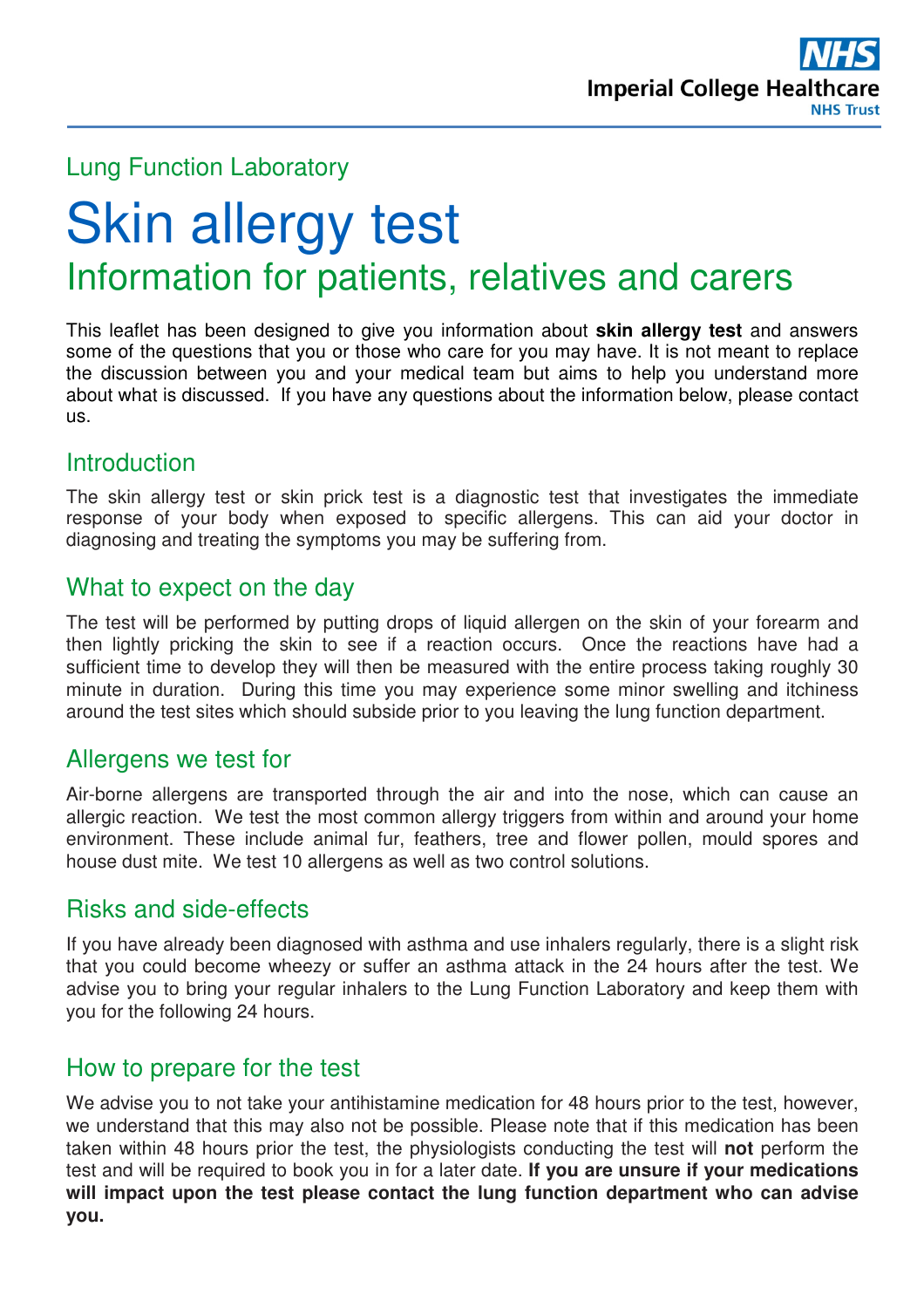# How the test is done

Your physiologist will start by asking you a few questions including your verbal consent before performing the test. Next, they will clean your forearm and if necessary shave it. We will draw a grid on your forearm and number it. A small drop of allergen is then place in the corresponding section.



A new, single use lancet is then lightly pressed against your skin, at the droplet site. This allows the allergen to penetrate the outer skin layers and trigger an allergic response. Once this has been completed for all 12 sites the remaining allergen droplets will be removed.

At this point, you will be asked to wait for 10 to 15 minutes without scratching your arm.

Your body's natural defense system will be activated during this time and it is possible for a localized allergic reaction to occur. This is the body releasing histamine, which causes the release of fluid from blood vessels that are positioned very close to the skin. The result of this is redness, itchiness and a swollen lump shown in the photo below.